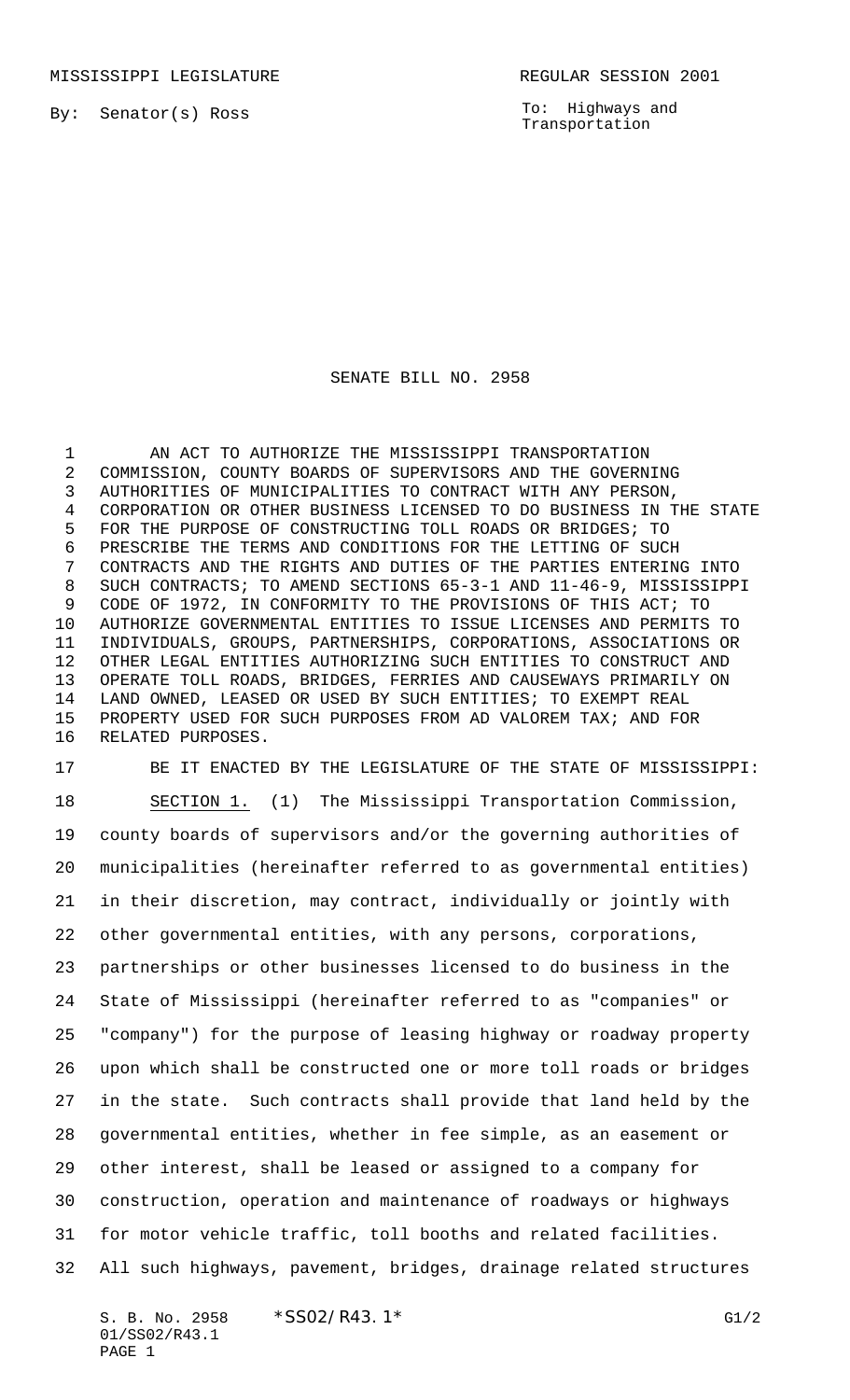and other infrastructure comprising the projects shall be built and maintained in accordance with not less than the minimum highway design, construction and maintenance standards established for such highways, infrastructure and facilities by the contracting governmental entity. The contracting governmental entity shall conduct periodic inspections of any such project throughout the term of the contract to ensure compliance by the company. Failure of a company to comply with minimum standards established for the project by the contracting governmental entity shall constitute a breach and shall subject the company to liability on its bond or security or to rescission of the contract in accordance with the terms and provisions of the contract.

S. B. No. 2958 \*SS02/R43.1\* 01/SS02/R43.1 (2) Every contract entered into by a governmental entity under this section shall require a company to enter into bond and provide such security as the governmental entity determines may be necessary or advisable to ensure timely completion and proper execution and performance of the contract. The governmental entities are authorized to acquire such property or interests in property as may be necessary, by gift, purchase or eminent domain, for construction and maintenance of the highways built pursuant to contracts entered into under this section. Furthermore, when and as dictated by the terms of the contract with the governmental entity, the company shall have the same powers of eminent domain as those described in Section 11-27-47. Upon expiration, termination or rescission of the contract, all interests that the company may have in the land, infrastructure, facilities or other improvements to the property subject to contract shall terminate and automatically, by operation of law, be returned or conveyed to and vest in the State of Mississippi or the contracting governmental entity. Upon termination, expiration or rescission of the contract, the collection of tolls shall cease. (3) During the term of any contract entered into under this section, the company may establish, charge and collect motor

PAGE 2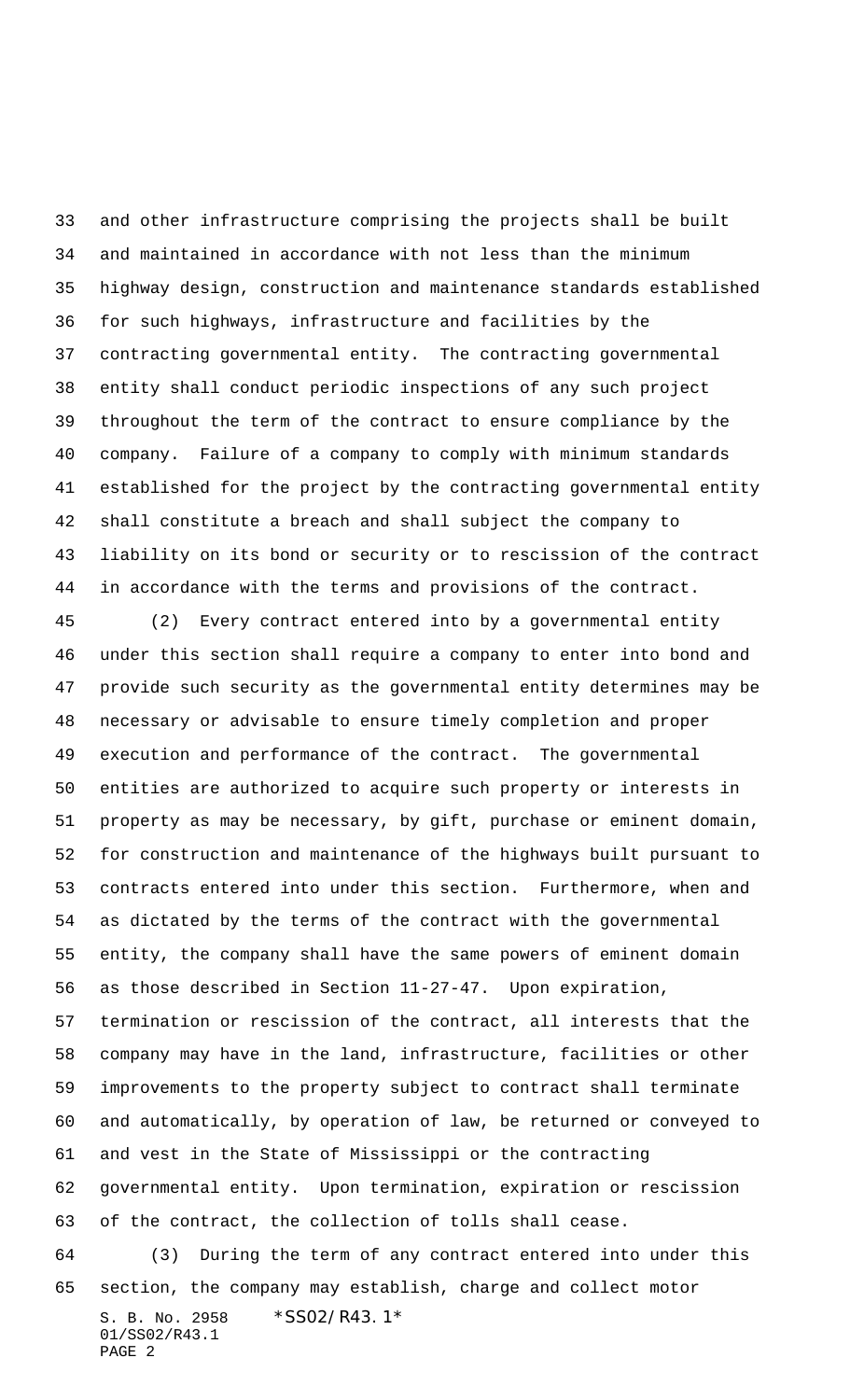vehicle operators tolls for use of the highway and its facilities. The amount of such tolls, and any modification thereto, shall be 68 subject to approval by the contracting governmental entity; however, all such contracts entered into with the Mississippi Transportation Commission may require a company to pay a percentage of all tolls collected to the Mississippi Department of Transportation. All such monies paid to the department shall be deposited into the State Highway Fund and may be expended, upon appropriation by the Legislature, only for maintenance of state highways.

 (4) All statutes of this state relating to traffic regulation and control shall be applicable to motor vehicles operated upon highways and bridges constructed under this section and shall be enforceable by the Mississippi Department of Public Safety and the Mississippi Highway Safety Patrol.

 (5) The State of Mississippi, the Mississippi Transportation Commission, the Mississippi Department of Transportation, counties, municipalities or any other agency or political subdivision, or any officer or employee thereof, shall not be liable for any tortious act or omission arising out of the construction, maintenance or operation of any highway or bridge project under the provisions of this section where the act or omission occurs during the term of any such contract entered into by the Mississippi Transportation Commission or other governmental entity and a company.

 (6) The powers conferred by this section shall be in 92 addition to the powers conferred by any other law, general, special or local. This section shall be construed as an additional and alternative method of funding the purchasing, building, improving, owning or operating of roadways and/or highways under the jurisdiction of the Mississippi Transportation Commission, county boards of supervisors or municipal governing

S. B. No. 2958 \*SS02/R43.1\* 01/SS02/R43.1 PAGE 3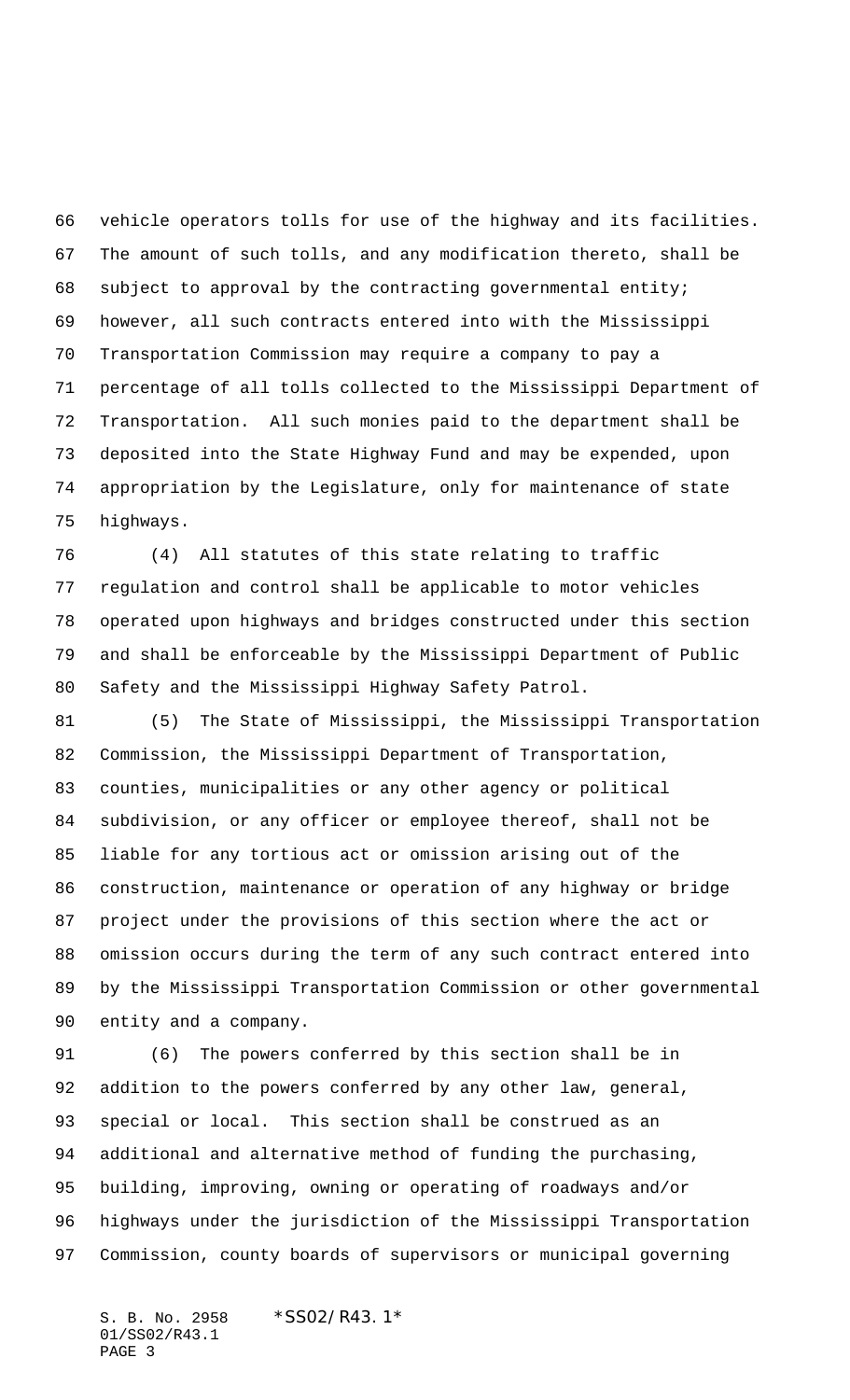authorities, any provision of the laws of the state or any charter of any municipality to the contrary notwithstanding.

 SECTION 2. Section 65-3-1, Mississippi Code of 1972, is amended as follows:

 65-3-1. Subject only to the provisions hereinafter contained, it shall be unlawful for any person, acting privately or in any official capacity or as an employee of any subdivision of the state, to charge or collect any toll or other charge from any person for the privilege of traveling on any part of any highway which has been heretofore or may hereafter be designated as a state highway, and being a part of the state highway system, or on or across any bridge wholly within this state, which is a part of any such highway.

 For a violation of this section, any judge or chancellor may, in term time or vacation, grant an injunction upon complaint of the Mississippi Transportation Commission.

 However, none of the provisions of this section shall prohibit the collection of any toll or other charge for the privilege of traveling on, or the use of, any causeway, bridge, tunnel, toll bridge, or any combination of such facility constructed under the provisions of Sections 65-23-101 through 65-23-119, forming a part of U.S. Highway **\* \* \*** 90 across the Bay of St. Louis, or across or under the East Pascagoula River or the West Pascagoula River on **\* \* \*** U.S. Highway 90.

122 The provisions of this section shall be inapplicable to any toll road or bridge built or operated under the authority of Section 1 or Section 4 of Senate Bill No. \_\_\_\_, 2001 Regular 125 Session.

 SECTION 3. Section 11-46-9, Mississippi Code of 1972, is amended as follows:

S. B. No. 2958 \* SS02/R43.1\* 01/SS02/R43.1 11-46-9. (1) A governmental entity and its employees acting within the course and scope of their employment or duties shall not be liable for any claim:

PAGE 4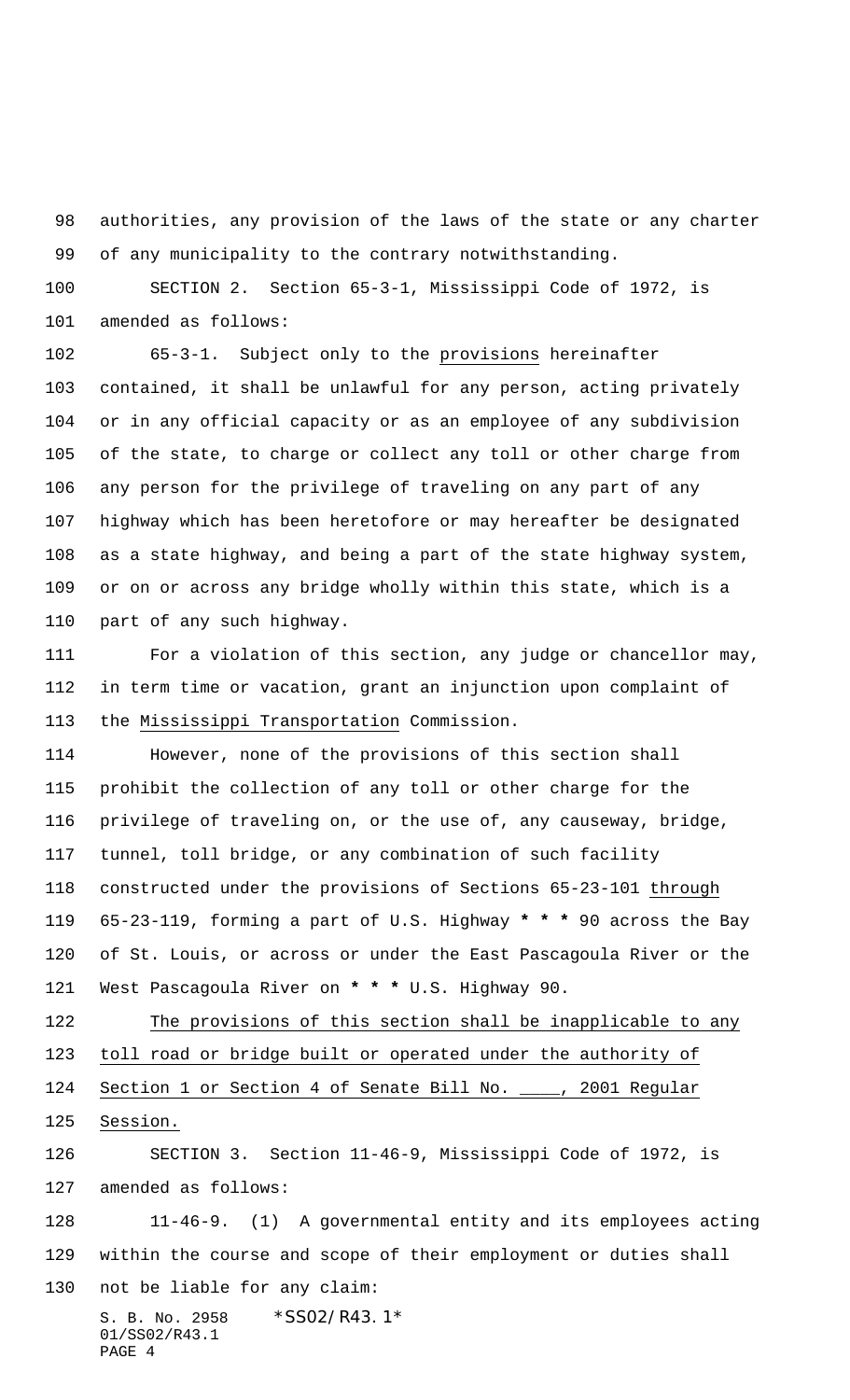(a) Arising out of a legislative or judicial action or inaction, or administrative action or inaction of a legislative or judicial nature;

 (b) Arising out of any act or omission of an employee of a governmental entity exercising ordinary care in reliance upon, or in the execution or performance of, or in the failure to execute or perform, a statute, ordinance or regulation, whether or not the statute, ordinance or regulation be valid;

 (c) Arising out of any act or omission of an employee of a governmental entity engaged in the performance or execution of duties or activities relating to police or fire protection unless the employee acted in reckless disregard of the safety and well-being of any person not engaged in criminal activity at the time of injury;

 (d) Based upon the exercise or performance or the failure to exercise or perform a discretionary function or duty on the part of a governmental entity or employee thereof, whether or not the discretion be abused;

 (e) Arising out of an injury caused by adopting or failing to adopt a statute, ordinance or regulation;

 (f) Which is limited or barred by the provisions of any other law;

 (g) Arising out of the exercise of discretion in determining whether or not to seek or provide the resources necessary for the purchase of equipment, the construction or maintenance of facilities, the hiring of personnel and, in 157 general, the provision of adequate governmental services;

S. B. No. 2958 \*SS02/R43.1\* 01/SS02/R43.1 PAGE 5 (h) Arising out of the issuance, denial, suspension or revocation of, or the failure or refusal to issue, deny, suspend or revoke any privilege, ticket, pass, permit, license, certificate, approval, order or similar authorization where the governmental entity or its employee is authorized by law to determine whether or not such authorization should be issued,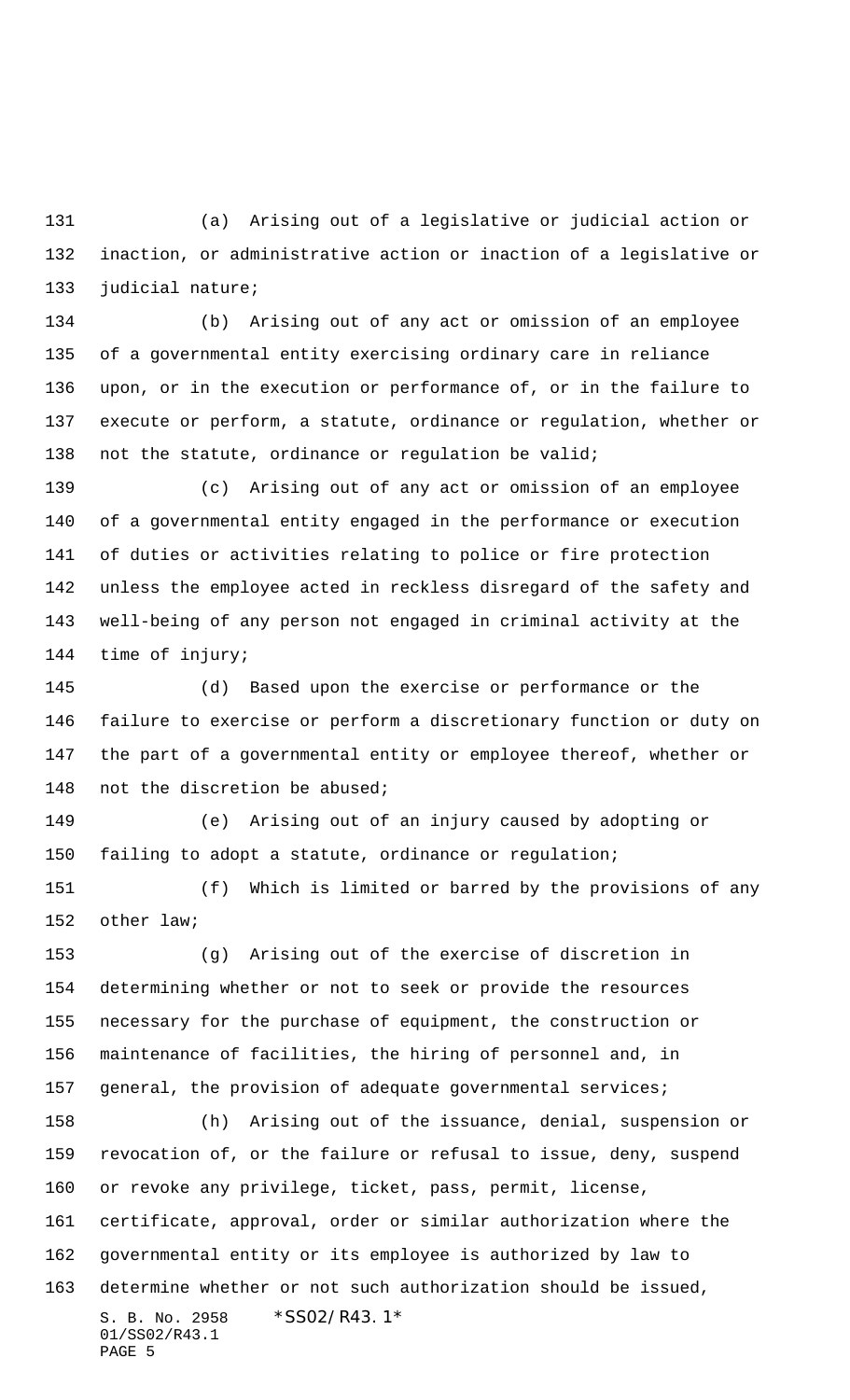denied, suspended or revoked unless such issuance, denial,

 suspension or revocation, or failure or refusal thereof, is of a malicious or arbitrary and capricious nature;

 (i) Arising out of the assessment or collection of any tax or fee;

 (j) Arising out of the detention of any goods or merchandise by any law enforcement officer, unless such detention is of a malicious or arbitrary and capricious nature;

 (k) Arising out of the imposition or establishment of a quarantine, whether such quarantine relates to persons or property;

 (l) Of any claimant who is an employee of a governmental entity and whose injury is covered by the Workers' Compensation Law of this state by benefits furnished by the 178 governmental entity by which he is employed;

 (m) Of any claimant who at the time the claim arises is an inmate of any detention center, jail, workhouse, penal farm, penitentiary or other such institution, regardless of whether such claimant is or is not an inmate of any detention center, jail, workhouse, penal farm, penitentiary or other such institution when the claim is filed;

 (n) Arising out of any work performed by a person convicted of a crime when the work is performed pursuant to any sentence or order of any court or pursuant to laws of the State of Mississippi authorizing or requiring such work;

 (o) Under circumstances where liability has been or is hereafter assumed by the United States, to the extent of such assumption of liability, including, but not limited to, any claim based on activities of the Mississippi National Guard when such claim is cognizable under the National Guard Tort Claims Act of the United States, 32 USC 715 (32 USCS 715), or when such claim accrues as a result of active federal service or state service at

S. B. No. 2958 \*SS02/R43.1\* 01/SS02/R43.1 PAGE 6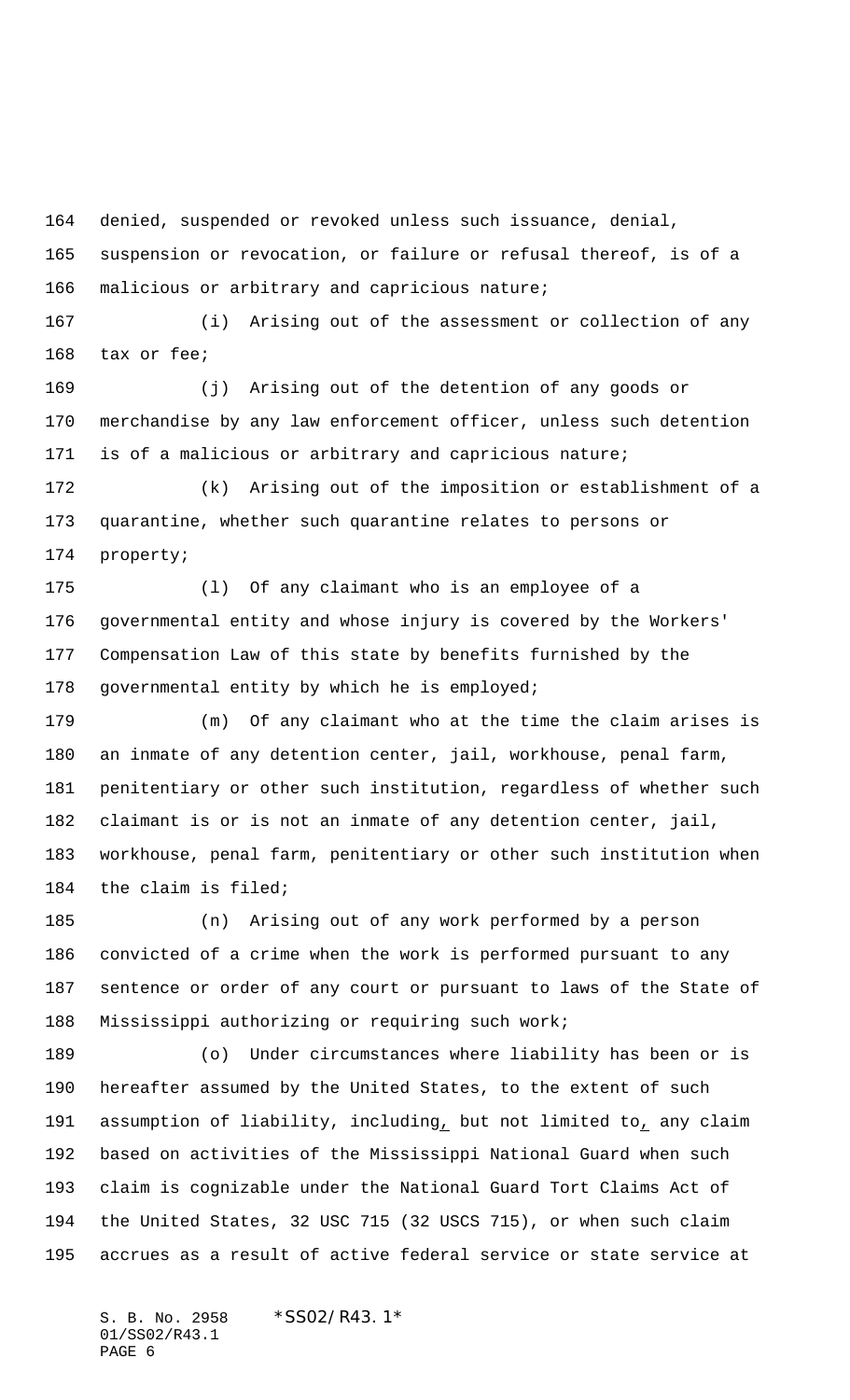the call of the Governor for quelling riots and civil

disturbances;

 (p) Arising out of a plan or design for construction or improvements to public property, including, but not limited to, public buildings, highways, roads, streets, bridges, levees, dikes, dams, impoundments, drainage channels, diversion channels, harbors, ports, wharfs or docks, where such plan or design has been approved in advance of the construction or improvement by the legislative body or governing authority of a governmental entity or by some other body or administrative agency, exercising discretion by authority to give such approval, and where such plan or design is in conformity with engineering or design standards in effect at the time of preparation of the plan or design;

 (q) Arising out of an injury caused solely by the 210 effect of weather conditions on the use of streets and highways;

 (r) Arising out of the lack of adequate personnel or facilities at a state hospital or state corrections facility if reasonable use of available appropriations has been made to provide such personnel or facilities;

 (s) Arising out of loss, damage or destruction of property of a patient or inmate of a state institution;

 (t) Arising out of any loss of benefits or compensation due under a program of public assistance or public welfare;

 (u) Arising out of or resulting from riots, unlawful assemblies, unlawful public demonstrations, mob violence or civil disturbances;

 (v) Arising out of an injury caused by a dangerous condition on property of the governmental entity that was not caused by the negligent or other wrongful conduct of an employee of the governmental entity or of which the governmental entity did not have notice, either actual or constructive, and adequate opportunity to protect or warn against; provided, however, that a

S. B. No. 2958 \* SS02/R43.1\* 01/SS02/R43.1 PAGE 7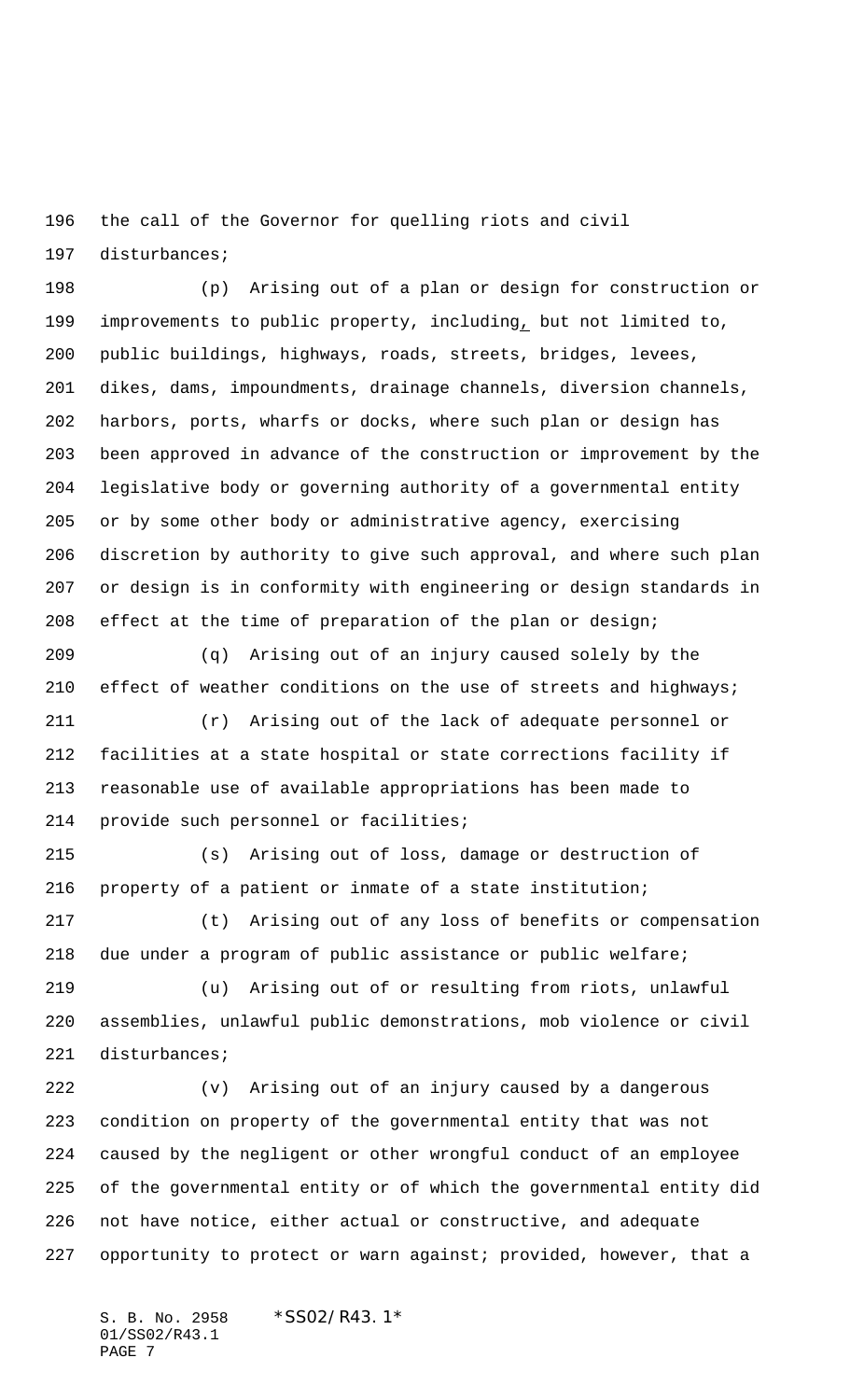governmental entity shall not be liable for the failure to warn of a dangerous condition which is obvious to one exercising due care;

 (w) Arising out of the absence, condition, malfunction or removal by third parties of any sign, signal, warning device, illumination device, guardrail or median barrier, unless the absence, condition, malfunction or removal is not corrected by the governmental entity responsible for its maintenance within a reasonable time after actual or constructive notice; or

 (x) Arising out of the administration of corporal punishment or the taking of any action to maintain control and discipline of students, as defined in Section 37-11-57, by a teacher, assistant teacher, principal or assistant principal of a public school district in the state unless the teacher, assistant teacher, principal or assistant principal acted in bad faith or with malicious purpose or in a manner exhibiting a wanton and willful disregard of human rights or safety.

 (y) Arising out of any act or omission relating to a highway, bridge or roadway project under a contract entered into under Section 1 or Section 4 of Senate Bill No. \_\_\_\_, 2001 Regular Session.

 (2) A governmental entity shall also not be liable for any claim where the governmental entity:

(a) Is inactive and dormant;

(b) Receives no revenue;

(c) Has no employees; and

(d) Owns no property.

 (3) If a governmental entity exempt from liability by subsection (2) becomes active, receives income, hires employees or acquires any property, such governmental entity shall no longer be exempt from liability as provided in subsection (2) and shall be subject to the provisions of this chapter.

S. B. No. 2958 \*SS02/R43.1\* 01/SS02/R43.1 PAGE 8 SECTION 4. (1) The provisions of this section and of Section 5 of Senate Bill No. \_\_\_\_, 2001 Regular Session, shall be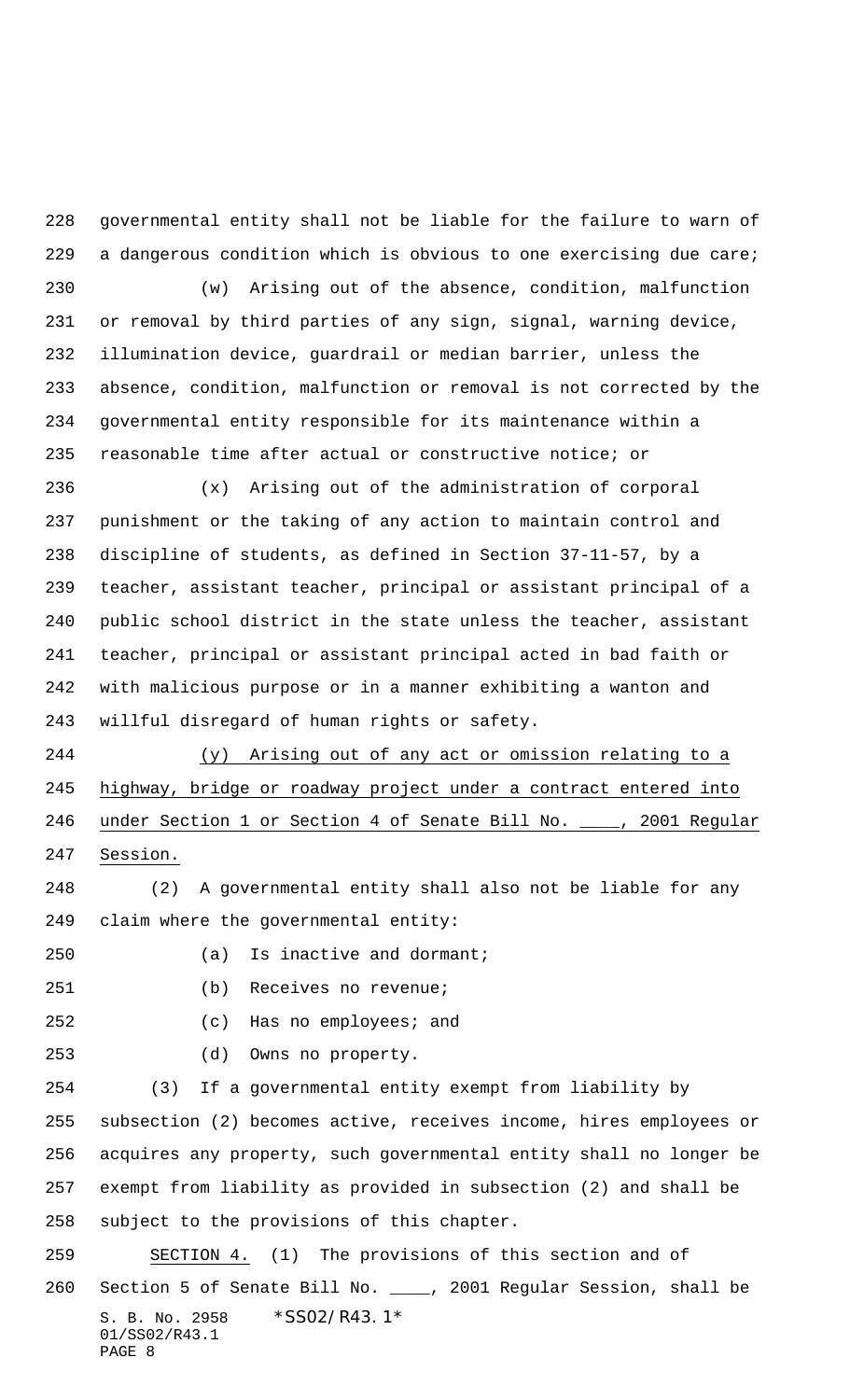totally separate from and not limited in any respect by any other provisions of law including, but not limited to, any other provisions of Senate Bill No. \_\_\_\_, 2001 Regular Session, or of any other law relating to the setting and supervision of tolls, inspections, bonding of licensees and toll road and bridge owners and operators, rescission of licenses and contracts and reversion of title to property and projects. Unless clearly indicated to the contrary from the context of this section, all terms used in this section shall have the same meaning as when used in Section 1 of Senate Bill No. \_\_\_\_, 2001 Regular Session.

S. B. No. 2958 \*SS02/R43.1\* 01/SS02/R43.1 PAGE 9 (2) In addition to and as an alternative to any other authority granted by law including, but not limited to, Section 1 of Senate Bill No. \_\_\_\_, 2001 Regular Session, any governmental entities, as defined in Section 1, may individually or jointly with any other governmental agency or agencies, in their discretion, issue licenses and permits to individuals, groups, partnerships, corporations, associations or other legal entities licensed to do business in this state (such persons and entities are hereinafter referred to as "licensees") authorizing such licensees to (a) construct, develop, purchase or otherwise establish and to own operate and maintain toll roads, bridges, ferries and causeways on private land and other property owned or 283 leased or otherwise used for such purposes by such licensees; and (b) set, change, charge and collect tolls for the use of such facilities, all upon such terms and conditions, if any, which such governmental entities and licensees shall mutually agree to and set forth in such licenses or permits or in any contractual agreements between such governmental entities and licensees. Such governmental entities may, but only to the extent expressly provided in the licenses or permits issued to such licensees, impose and collect fees for the issuance of such licenses or permits. Without limiting any other provisions of this section, all licenses and permits issued under this section may be issued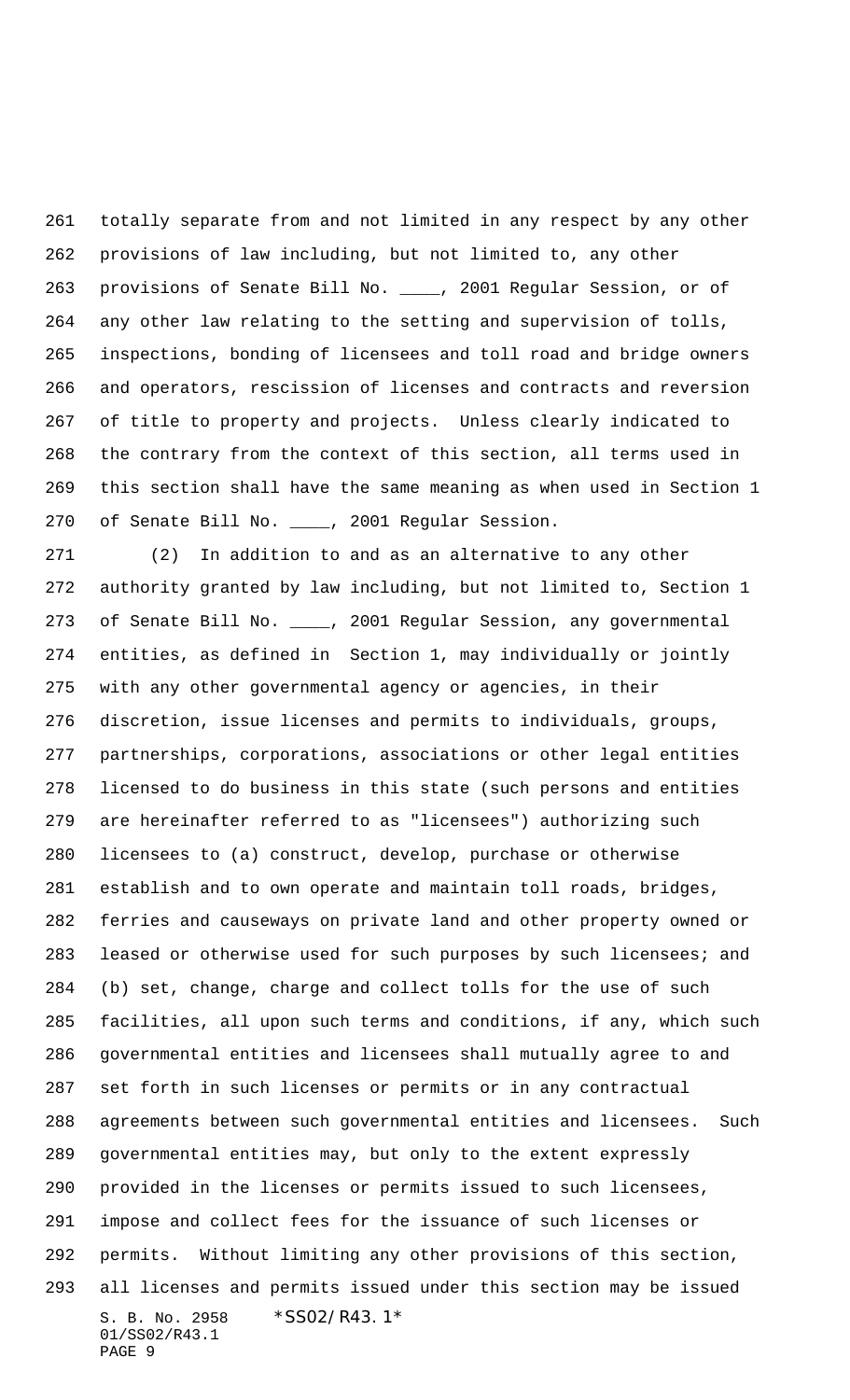for a stated period of time or may be perpetual and may be irrevocable, all as stated in such license or permit. Any governmental entity issuing any such license or permit may also use its eminent domain powers to acquire any property needed for or helpful to the construction, development, purchase or establishment or to the ownership or operation of any such project and may thereafter transfer title, license the use of or lease such property to any such licensee or such licensee's affiliate, all upon such terms and conditions as such governmental entity shall deem advisable. All statutes of this state relating to traffic regulation and control shall be applicable to motor vehicles operated upon roads and bridges constructed, developed, purchased or otherwise owned, established and operated pursuant to this section and shall be enforceable by the Mississippi Department of Public Safety and the Mississippi Highway Safety Patrol at the same level and to the same extent as such laws are enforced on public roads and bridges.

S. B. No. 2958 \*SS02/R43.1\* 01/SS02/R43.1 PAGE 10 (3) Any licensee that has been issued a license or permit under this section may not be required by the governmental entity issuing the license or permit or by any other governmental entity to obtain any other license or permit or to pay any fee or tax in addition to the license or permit fee, if any, charged at the time of and incident to the issuance of such license or permit for the privilege of constructing, owning, operating or maintaining such toll road, bridge, ferry or causeway or engaging in the business of constructing, owning, operating or maintaining any such toll road, bridge, ferry or causeway relating to any period of time following the issuance of such license or permit including, but not limited to, any business license or ad valorem or property tax. Notwithstanding the foregoing, neither public funds nor public credit shall be used in the construction or financing of the privately-owned portion of any toll road, bridge, ferry or causeway; however, this provision shall not restrict public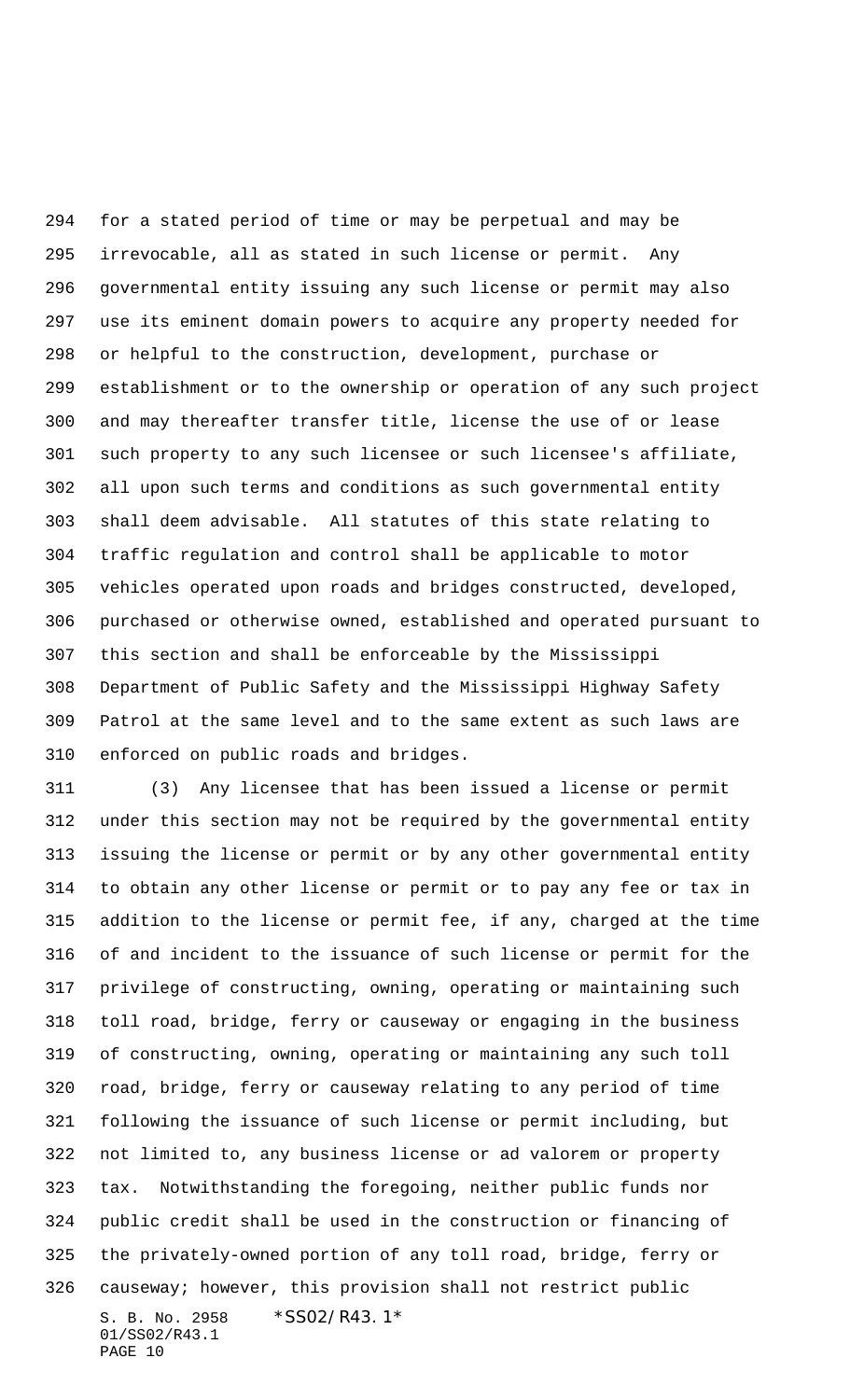funding or financing of any governmentally-owned roads, highways or other infrastructure which may provide access to or enhance access to or use of such privately owned toll road, bridge, ferry or causeway. All other laws and regulations of this state, to the extent such other laws or regulations are, or might be construed as being, inconsistent with or restricting or limiting either this section or Section 5 of Senate Bill No. \_\_\_\_, 2001 Regular Session, are superseded for the purposes of the implementation, application and operation of this section and of Section 5 of Senate Bill No. \_\_\_\_, 2001 Regular Session, to the extent of such actual or perceived inconsistency, restriction or limitation.

 SECTION 5. All real and personal property, whether tangible or intangible, owned, used or leased by an individual or legal entity that has been issued a license or permit under Section 4 of 341 Senate Bill No. \_\_\_\_, 2001 Regular Session, or by such individual's or legal entity's affiliates, successors or assigns, and which is used in the construction, development, establishment, ownership, operation or maintenance of such toll road, bridge, ferry or causeway authorized under Section 4 of Senate Bill No. \_\_\_\_, 2001 Regular Session, shall be exempt from all ad valorem and all other property taxes.

 SECTION 6. Nothing in this act shall affect or defeat any claim, assessment, appeal, suit, right or cause of action for taxes due or accrued under the ad valorem tax laws before the date on which this act becomes effective, whether such claims, assessments, appeals, suits or actions have been begun before the date on which this act becomes effective or are begun thereafter; and the provisions of the ad valorem tax laws are expressly continued in full force, effect and operation for the purpose of the assessment, collection and enrollment of liens for any taxes due or accrued and the execution of any warrant under such laws before the date on which this act becomes effective, and for the

S. B. No. 2958 \* SS02/R43.1\* 01/SS02/R43.1 PAGE 11